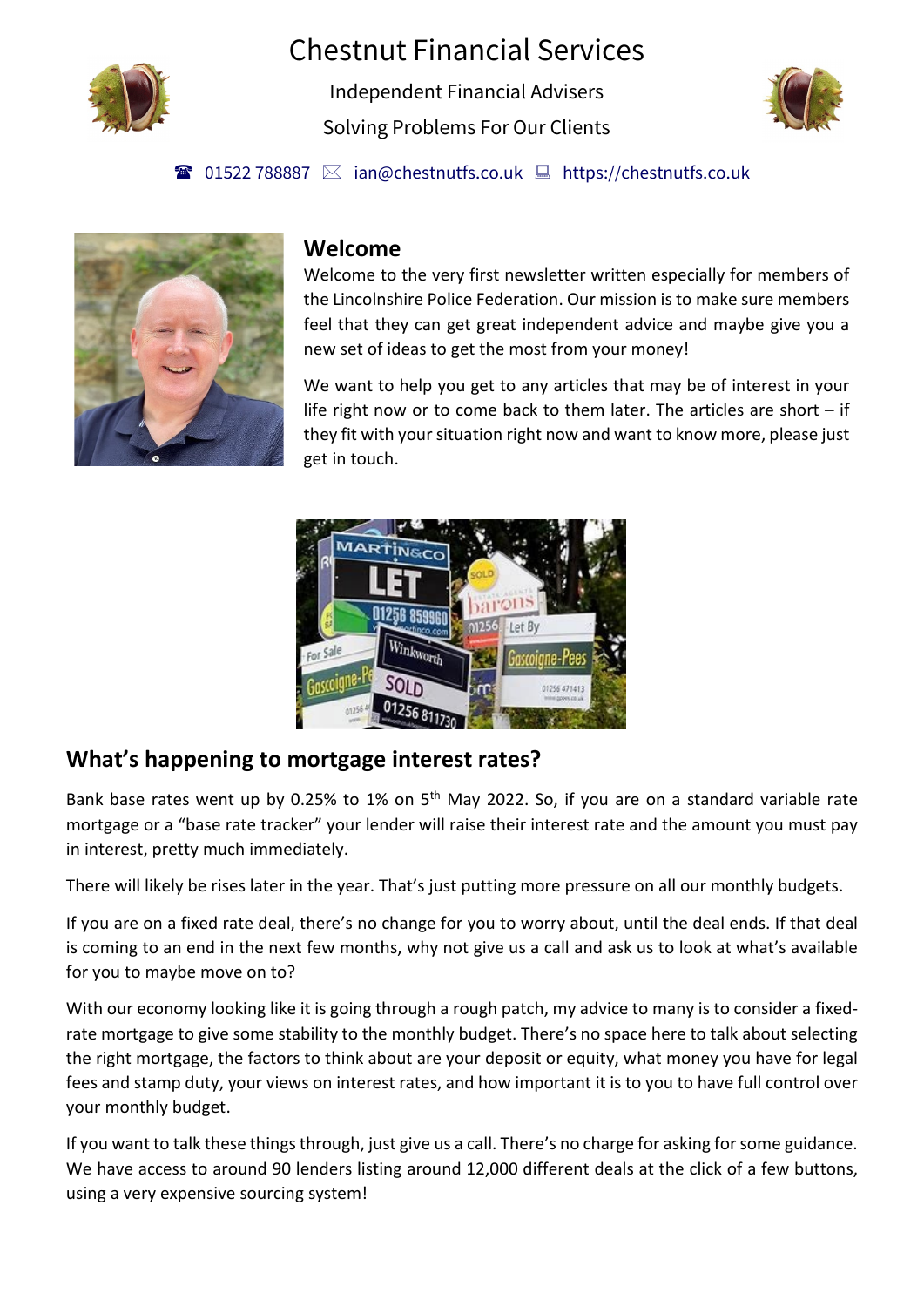

# **Talking Care…**

Sometimes our relatives need more care than they can give themselves. It's a fact and with an evergrowing number of people living later in their lives, there is an ever-increasing burden on families to help.

But some of that help needs to be professional – whether it is care being provided in the home, or through residential care, including nursing care. The costs of such care can be quite astonishing.

Care is a massive subject and painful for many to have to consider other people's finances. For example, an attorney under a lasting power of attorney may find themselves having to make very significant decisions.

So, it can be quite reassuring to know that you can contact us, as qualified and accredited advisers with the Society of Later Life Advisers ("SOLLA") to get professional advice on where to get help, when, what things will cost and how to organise paying for care.



## **Stock Markets Fall… And Rise**

We are all worried when we see the value of our pensions and investments fall – unlike the benefits of the Police Pension Scheme which don't fall. Watching a portfolio lose value over a short period can provoke an understandable urgency to take corrective action.

At the beginning of 2020, as the severity of the pandemic began to be understood, the UK equity market began a fall of 35%, from its peak in mid-January to the trough on 23 March 2020, for the first time in more than a decade. Yet fast forward just a few months to the end of June, the UK market had rebounded 24%. In 2021, despite the effects of the pandemic still being felt, the UK equity market climbed 18.7% – its highest annual rise since 2016.

Portfolios should be tailored to each investor's specific investment objectives, investment time horizon, risk appetite, and capacity to bear financial losses. Portfolios should be regularly monitored and reviewed – at least annually – against investors' goals.

That's exactly what we can do for the members of the Lincolnshire Police Federation. If you want to share your thoughts on the funds you are invested in, we are happy to have a look and see if they are right for you.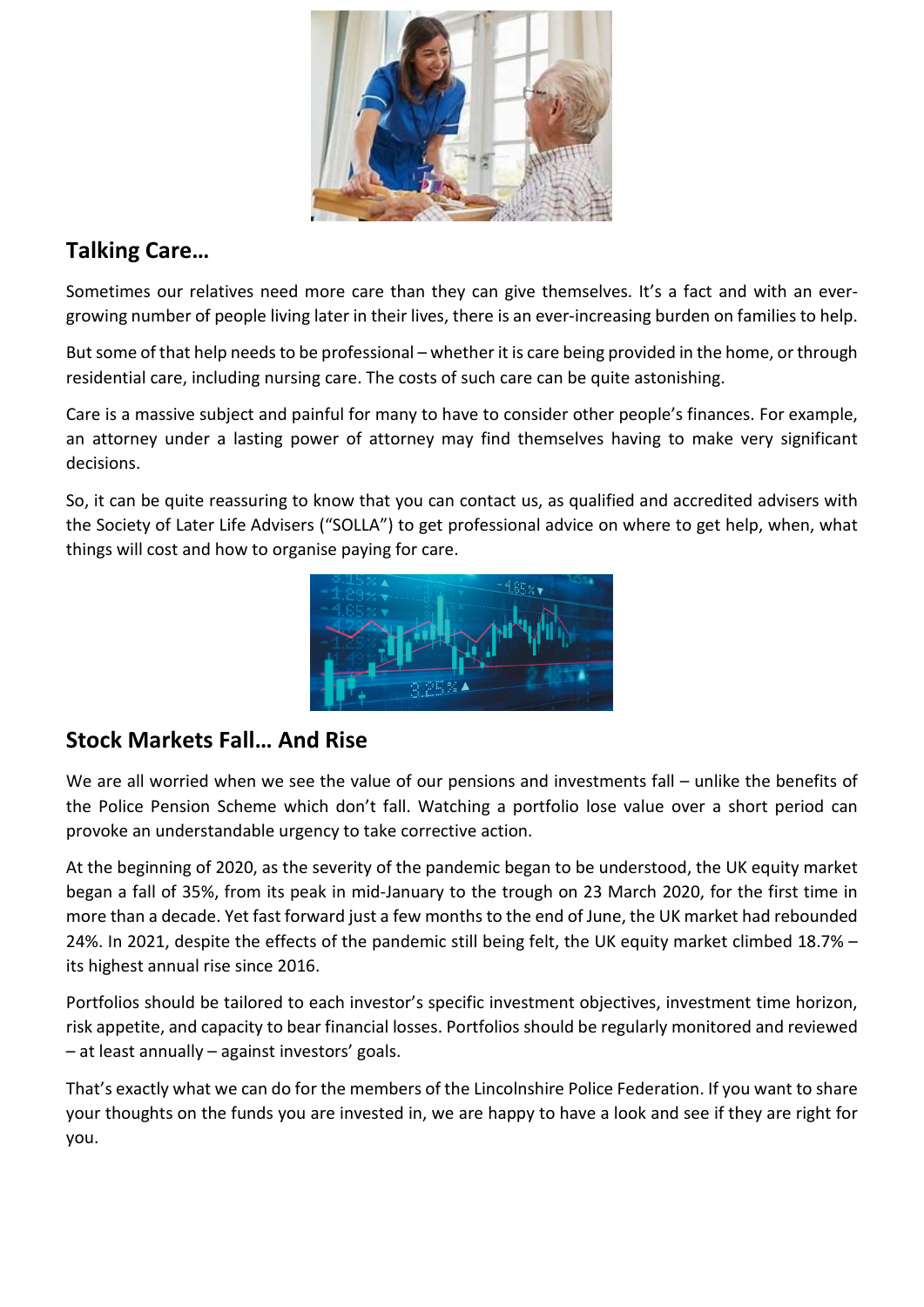

### **Thinking About Pensions**

Retirements are lasting for longer, sometimes for many decades. Our savings and pensions are having to stretch for twenty, even thirty years. "How do we fund our old age?" is becoming a core question from clients these days.

According to the latest Office for National Statistics, pensions are the largest component of household wealth, however, given the changing pension landscape, for many future home-owning retirees, their biggest asset in retirement is likely to be their home.

According to the Pensions and Lifetime Savings Association a pension pot size of £270,000 is required to achieve a moderate standard of living in retirement and that is for those with full state pension entitlement.

There are generally three pillars of wealth that can be used to fund retirement: pension wealth, savings and investments wealth and housing wealth.

There are an increasing number of product options available for customers wishing to use their housing wealth in later life – equity release. These products include interest servicing options, such as standard 'Older Borrower' mortgages that extend into retirement and Retirement Interest Only mortgages and non-interest servicing options.

Good advice is available to explain all these options so that people don't overpay in interest costs.



# **Now for something completely different - Should I Invest in A Football Club?**

While football club ownership is typically the domain of the super-rich, many football fans seek out share ownership to feel closer to their team while potentially bringing in a bit of extra income. But is investing in a football club a sensible move? Let's look.

Football clubs generate their revenue through several different sources, including matchday sales, stadium hiring fees, sponsorship deals, merchandise sales, TV broadcasting deals, prize money, and player transfers. The primary source of income naturally varies from club to club. Though, as an example, FC Barcelona's primary income for the past three years has come from media and commercial sources. FIFA also reported that, between 2011 and 2020, the football transfer market saw spending of \$48.5 billion.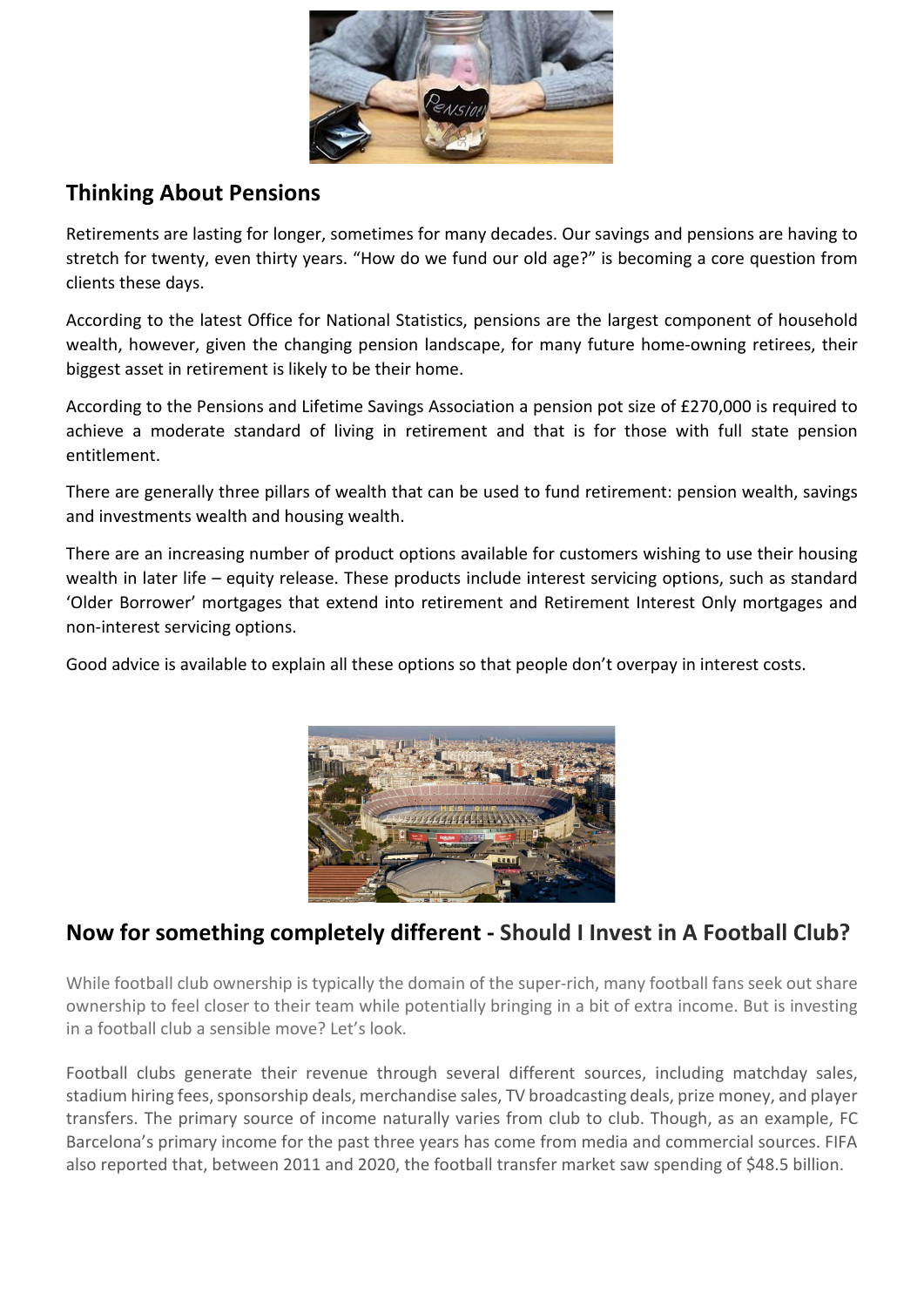

While football clubs are businesses, their top priority is success on the pitch. Vast sums of money are spent on boosting chances of winning trophies, league promotions, and avoiding relegation — though these efforts don't always materialize into success. However, this isn't to say that all football clubs are unprofitable and incapable of returning to shareholders via dividends. Manchester United, for example, has awarded a dividend of 14p per share in each of its past four financial years, paying out £23.3 million to shareholders in 2020 alone.

With revenue of £835 million, Manchester United is one of the highest-earning clubs in Europe (beaten by PSG £894 million, Chelsea £898 million and topped by Manchester City at £955 million). A club with lower earnings may not be able to deliver the same returns.

The value of sports franchises is rising. Billions of pounds are being pumped into the sports industry by big media and internet companies.

Football is, and will likely always be, an incredibly popular sport with strong underlying demand. Nonetheless, most people choose to invest in a football club simply as another way of supporting their team.

Generally, an investment in a football club is seen as a novelty, despite your money being invested in a company that is very much real. This is because there's no real way of forecasting how shares are going to perform. The figures vary massively from one club to another. For example, Manchester United gained just 4.47% in value over the past 5 years, while Juventus has experienced gains of 156.25% over the same period. Other clubs have gone the other way entirely. Borussia Dortmund, for example, made a loss of 14% over a 5-year period.

Football is a high-risk investment with relatively low returns. Many investors invest from an emotional perspective rather than a financial one. Fans may be keen to support their favourite club, but the decision to invest in a football club shouldn't be taken lightly.

**This article does not constitute financial advice. All investments are made at the reader's own risk.**

Investors should remember that the value of investments, and the income from them, can go down as well as up and that past performance is no guarantee of future returns. You may not recover what you invest.

Past performance is not a guide to future performance and may not be repeated. Investment involves risk.